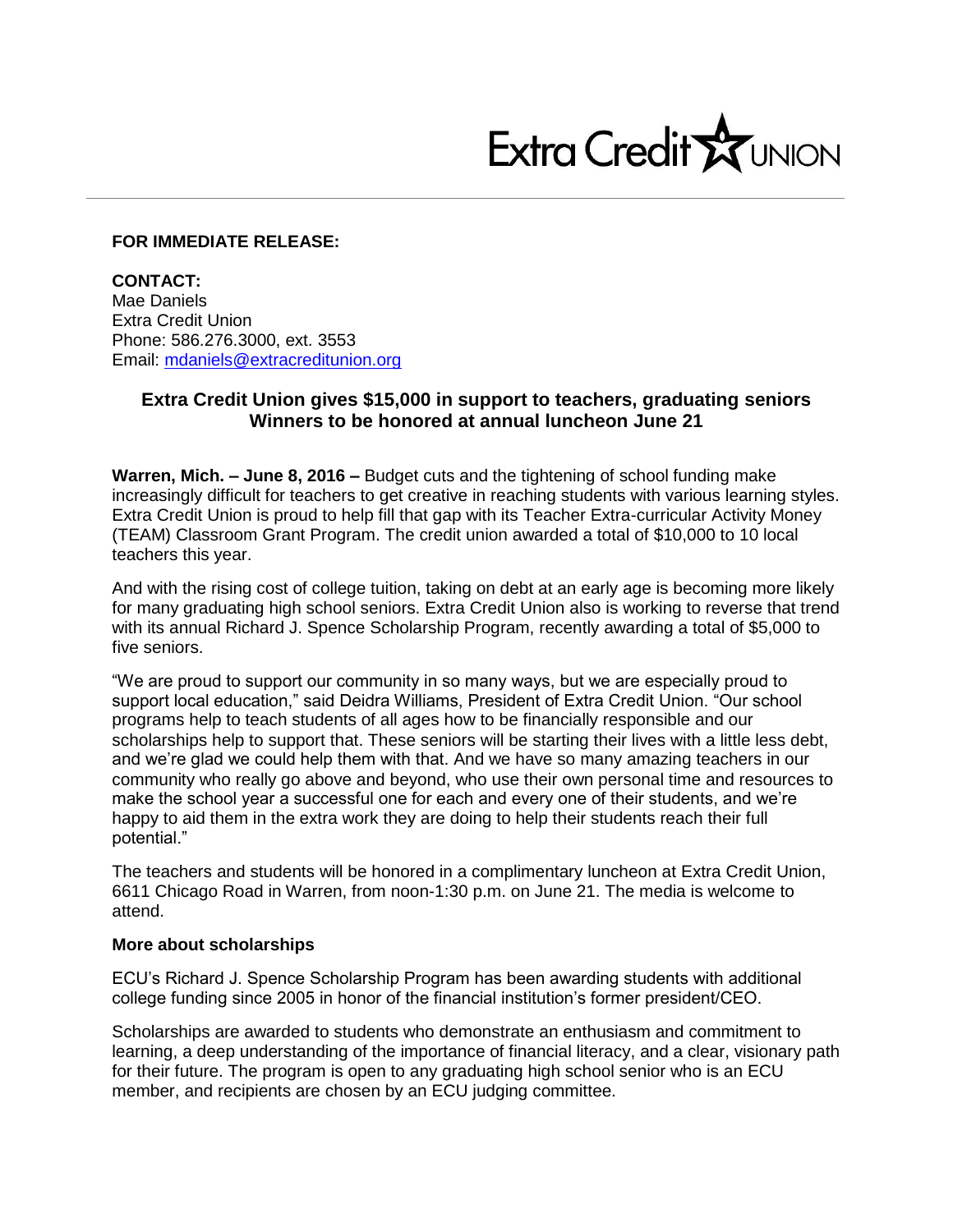This year's scholarship winners are:

- Mario Hanna–Warren Mott High School, \$2,000
- Maya Davidson–Warren Mott High School, \$1,000
- Leann Abad–Warren Mott High School, \$1,000
- Maria Leone–Center Line High School, \$500
- Grace Glenn–L'Anse Creuse High School, \$500

## **More about classroom grants**

Our Classroom Grant program is open to any school staff member, not just teachers. It can range from a cafeteria worker who wants to improve school meals, a janitor who wants to start a community service project, or a teacher who needs tablets for her room. The opportunities are endless. The grant offers additional funding for a special project or to meet a financial need for which a school budget may not allow.

Each year, we award \$10,000 in grants to educators who are members of our credit union. Each grant is up to \$2,000, which provides many creative opportunities to impact schools, classrooms, and ultimately, students.

Applications are released in the fall of each school year for a chance to be awarded up to \$2,000 for submitted projects. We review all applications and in January award a total of up to \$10,000 collectively to area schools.

Here is a full list of this year's recipients:

- Danielle Kelly and Kathryn DeLuca L'Anse Creuse Middle School \$1,600 to cover transportation to/from community service days, and T-shirts for participating students
- Melanie VanMaele Lincoln Elementary School \$800 to purchase six Acer Chromebooks to promote technology and learning in her classroom
- Deborah Prentiss Rising Stars Academy \$400 to purchase various sets of books to instill lifelong learning
- Christina Kozlowski Siersma and Holden elementary schools \$600 to purchase tablets for her Science Technology Engineering and Math (STEM) classes
- Karyn Kechechian Wilkerson Elementary School \$700 to replenish needed art supplies for the school
- Mary Beth Merlo DeKeyser Elementary School \$350 to cover transportation costs to a class trip to Oakland University
- Molly Peabody Carlson Elementary, Early Childhood Education \$1,425 to purchase Read It Once Again curriculum (more engaging, accessible and comprehensive to further enrich learning for low-income students)
- Amber Williamson and John Gomola Sterling Heights High School \$2,000 to purchase lab equipment
- Melissa Young Angus Elementary School \$625 to cover transportation costs and craft supplies for an intergenerational kindness and pen pal program
- Jaime Bellos Center Line High School \$1,500 to purchase a trailer and/or needed supplies for Tiny House Design and Build project (entails building tiny house on wheels for a local homeless veteran)

To learn more about Extra Credit Union's scholarships, grants, or other educational programs, please visit [www.extracreditunion.org.](http://www.extracreditunion.org/)